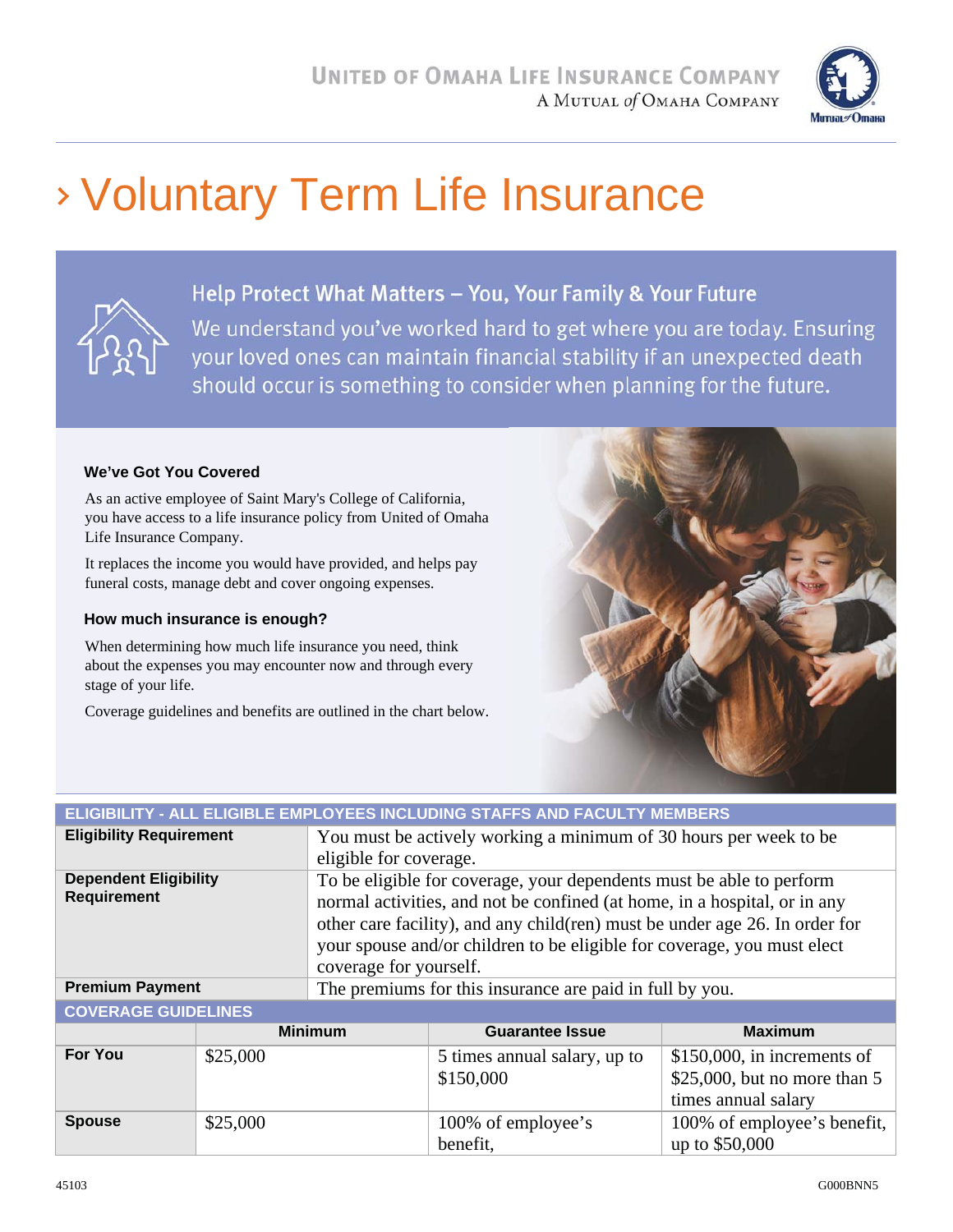|                 |          | up to $$50,000$            |                                     |
|-----------------|----------|----------------------------|-------------------------------------|
| <b>Children</b> | \$10,000 | 100% of employee's benefit | $\perp$ 100% of employee's benefit, |
|                 |          |                            | up to $$10,000$                     |

Subject to any reductions shown below. Guarantee Issue is available to new hires. Amounts over the Guarantee Issue will require a health application/evidence of insurability. For late entrants, all amounts will require a health application/evidence of insurability.

| <b>BENEFITS</b>                                                   |                                                                                                                                                                                                                                                                                                                                                                                                                                                                                                                                        |
|-------------------------------------------------------------------|----------------------------------------------------------------------------------------------------------------------------------------------------------------------------------------------------------------------------------------------------------------------------------------------------------------------------------------------------------------------------------------------------------------------------------------------------------------------------------------------------------------------------------------|
| <b>Life Insurance</b><br><b>Benefit Amount</b>                    | Within the coverage guidelines defined above, you select the amount of life insurance<br>coverage you want.                                                                                                                                                                                                                                                                                                                                                                                                                            |
|                                                                   | This plan includes the option to select coverage for your spouse and dependent children.<br>Children include those, up to age 26.                                                                                                                                                                                                                                                                                                                                                                                                      |
|                                                                   | In the event of death, the benefit paid will be equal to the benefit amount after any age<br>reductions less any living care/accelerated death benefits previously paid under this plan.                                                                                                                                                                                                                                                                                                                                               |
| <b>Accidental</b><br>Death &<br><b>Dismemberment</b>              | For you, your spouse and your dependent child(ren): The Principal Sum amount is equal to<br>the amount of the life insurance benefit.                                                                                                                                                                                                                                                                                                                                                                                                  |
| (AD&D) Benefit<br><b>Amount</b>                                   | AD&D coverage is available if you or your dependents are injured or die as a result of an<br>accident, and the injury or death is independent of sickness and all other causes. The<br>benefit amount depends on the type of loss incurred, and is either all or a portion of the<br>Principal Sum.                                                                                                                                                                                                                                    |
| <b>FEATURES</b>                                                   |                                                                                                                                                                                                                                                                                                                                                                                                                                                                                                                                        |
| <b>Living Care/</b><br><b>Accelerated</b><br><b>Death Benefit</b> | 75% of the amount of the life insurance benefit is available to you if terminally ill, not to<br>exceed \$112,500.                                                                                                                                                                                                                                                                                                                                                                                                                     |
| <b>Waiver of</b><br><b>Premium</b>                                | If it is determined that you are totally disabled, your life insurance benefit will continue<br>without payment of premium, subject to certain conditions.                                                                                                                                                                                                                                                                                                                                                                             |
| <b>Annual Benefit</b><br><b>Amount</b><br><b>Increase</b>         | If you enroll for even the minimum amount of coverage during your initial enrollment, you<br>have the ability to enroll for additional coverage at your next enrollment by up to \$25,000,<br>provided the total amount of insurance does not exceed your maximum benefit amount.<br>This feature allows you to secure additional life insurance protection in the event your<br>needs change (ex. you get married or have a child). Amounts over the Guarantee Issue will<br>require evidence of insurability (proof of good health). |
| <b>Additional</b><br>AD&D                                         | In addition to basic AD&D benefits, you are protected by the following benefits:<br>- Seat Belt<br>- Coma<br>- Airbag                                                                                                                                                                                                                                                                                                                                                                                                                  |
| <b>Benefits</b>                                                   | - Repatriation<br>- Common Carrier<br>- Paralysis                                                                                                                                                                                                                                                                                                                                                                                                                                                                                      |
| <b>Portability</b>                                                | Allows you to continue this insurance program for yourself and your dependents should<br>you leave your employer for any reason, without having to provide evidence of insurability<br>(information about your health). You will be responsible for the premium for the coverage.                                                                                                                                                                                                                                                      |
| Conversion                                                        | If your employment ends, you may apply for an individual life insurance policy from<br>Mutual of Omaha without having to provide evidence of insurability (information about<br>your health). You will be responsible for the premium for the coverage.                                                                                                                                                                                                                                                                                |
| <b>SERVICES</b>                                                   |                                                                                                                                                                                                                                                                                                                                                                                                                                                                                                                                        |
| <b>Hearing</b>                                                    | The Hearing Discount Program provides you and your family discounted hearing products,                                                                                                                                                                                                                                                                                                                                                                                                                                                 |
| <b>Discount</b><br>Program                                        | including hearing aids and batteries. Call 1-888-534-1747 or visit<br>www.amplifonusa.com/mutualofomaha to learn more.                                                                                                                                                                                                                                                                                                                                                                                                                 |
| <b>Will Prep</b><br><b>Services</b>                               | We work with Epoq, Inc. to offer employees online will prep tools. In just a few clicks you<br>can complete a basic will or other documents to protect your family and property. To get<br>started visit www.willprepservices.com.                                                                                                                                                                                                                                                                                                     |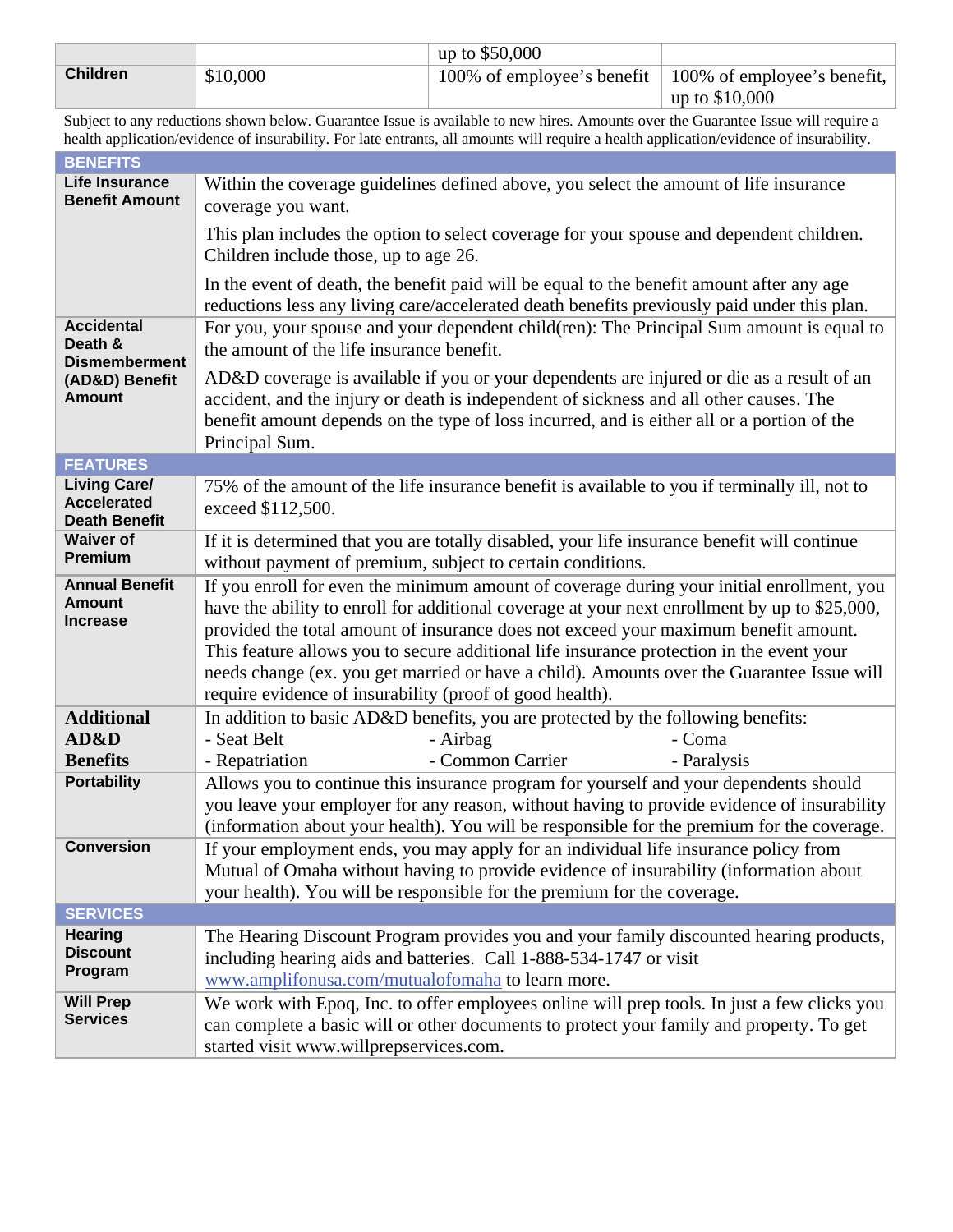Insurance benefits and guarantee issue amounts are subject to age reductions:

- At age 65, amounts reduce to 65%
- At age 70, amounts reduce to 45%
- At age 75, amounts reduce to 30%
- At age 80, amounts reduce to 20%

Spouse coverage terminates when you reach age 70.

Life insurance benefits will not be paid if the insured's death is the result of suicide within two years from the date coverage begins. If this occurs, the sum of the premiums paid will be returned to the beneficiary. The same applies for any future increases in coverage under this plan.

Information about the AD&D exclusions for this plan will be included in the summary of coverage, which you will receive after enrolling.

Please contact your employer if you have questions prior to enrolling.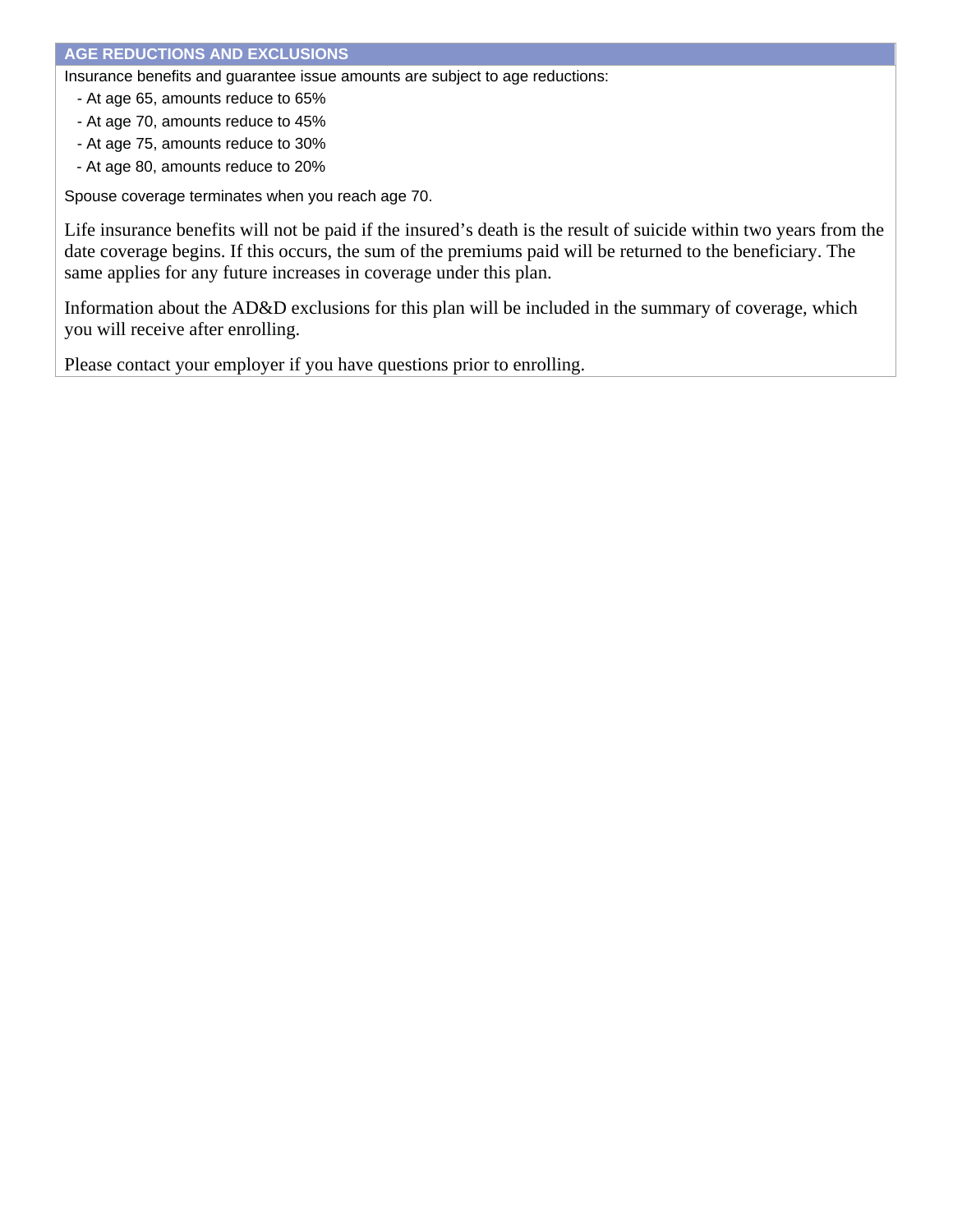## Voluntary Term Life and AD&D Coverage Selection and Premium Calculation

Please note that the premium amounts presented below may vary slightly from the amounts provided on your enrollment form, due to rounding.

#### **To select your benefit amount and calculate your premium, do the following:**

- 1) Locate the benefit amount you want from the top row of the employee premium table. Your benefit amount must be in an increment of \$25,000. Refer to the Coverage Guidelines section for minimums and maximums, if needed.
- 2) Find your age bracket in the far left column.
- 3) Your premium amount is found in the box where the row (your age) and the column (benefit amount) intersect.
- 4) Enter the benefit and premium amounts into their respective areas in the Voluntary Life and AD&D section of your enrollment form.

If the benefit amount you want to select is greater than any amount in the table below, select the benefit amount from the top row that when multiplied by another number results in the benefit amount you want. For example, if you want \$150,000 in coverage, you obtain your premium amount by multiplying the rate for \$50,000 times 3.

|           |          | <b>EMPLOYEE PREMIUM TABLE (24 PAYROLL DEDUCTIONS PER YEAR)</b> |          |           |           |           |
|-----------|----------|----------------------------------------------------------------|----------|-----------|-----------|-----------|
| Age       | \$25,000 | \$50,000                                                       | \$75,000 | \$100,000 | \$125,000 | \$150,000 |
| $0 - 24$  | \$0.75   | \$1.50                                                         | \$2.25   | \$3.00    | \$3.75    | \$4.50    |
| $25 - 29$ | \$0.88   | \$1.75                                                         | \$2.63   | \$3.50    | \$4.38    | \$5.25    |
| $30 - 34$ | \$1.13   | \$2.25                                                         | \$3.38   | \$4.50    | \$5.63    | \$6.75    |
| $35 - 39$ | \$1.25   | \$2.50                                                         | \$3.75   | \$5.00    | \$6.25    | \$7.50    |
| $40 - 44$ | \$1.63   | \$3.25                                                         | \$4.88   | \$6.50    | \$8.13    | \$9.75    |
| $45 - 49$ | \$2.38   | \$4.75                                                         | \$7.13   | \$9.50    | \$11.88   | \$14.25   |
| $50 - 54$ | \$3.88   | \$7.75                                                         | \$11.63  | \$15.50   | \$19.38   | \$23.25   |
| $55 - 59$ | \$7.00   | \$14.00                                                        | \$21.00  | \$28.00   | \$35.00   | \$42.00   |
| $60 - 64$ | \$8.38   | \$16.75                                                        | \$25.13  | \$33.50   | \$41.88   | \$50.25   |
| $65 - 69$ | \$14.25  | \$28.50                                                        | \$42.75  | \$57.00   | \$71.25   | \$85.50   |
| $70+$     | \$25.25  | \$50.50                                                        | \$75.75  | \$101.00  | \$126.25  | \$151.50  |

Follow the method described above to select a benefit amount and calculate premiums for optional dependent spouse and/or child(ren) coverage. **Your spouse's rate is based on your age,** so find your age bracket in the far left column of the Spouse Premium Table. Your spouse's premium amount is found in the box where the row (the age) and the column (benefit amount) intersect. Your spouse's benefit amount must be in an increment of \$25,000. Refer to the Coverage Guidelines section for minimums and maximums, if needed.

|           | <b>SPOUSE PREMIUM TABLE</b>       |          |  |
|-----------|-----------------------------------|----------|--|
|           | (24 PAYROLL DEDUCTIONS PER YEAR)  |          |  |
| Age       | \$25,000                          | \$50,000 |  |
| $0 - 24$  | \$0.75                            | \$1.50   |  |
| $25 - 29$ | \$0.88                            | \$1.75   |  |
| $30 - 34$ | \$1.13                            | \$2.25   |  |
| $35 - 39$ | \$1.25                            | \$2.50   |  |
| $40 - 44$ | \$1.63                            | \$3.25   |  |
| 45 - 49   | \$2.38                            | \$4.75   |  |
| $50 - 54$ | \$3.88                            | \$7.75   |  |
| $55 - 59$ | \$7.00                            | \$14.00  |  |
| $60 - 64$ | \$8.38                            | \$16.75  |  |
| $65 - 69$ | \$14.25                           | \$28.50  |  |
|           |                                   |          |  |
|           | ALL CHILDREN PREMIUM TABLE        |          |  |
|           | (24 PAYROLL DEDUCTIONS PER YEAR)* |          |  |
|           | \$10,000                          |          |  |
|           | \$0.77                            |          |  |

\*Regardless of how many children you have, they are included in the "All Children" premium amounts listed in the table above.